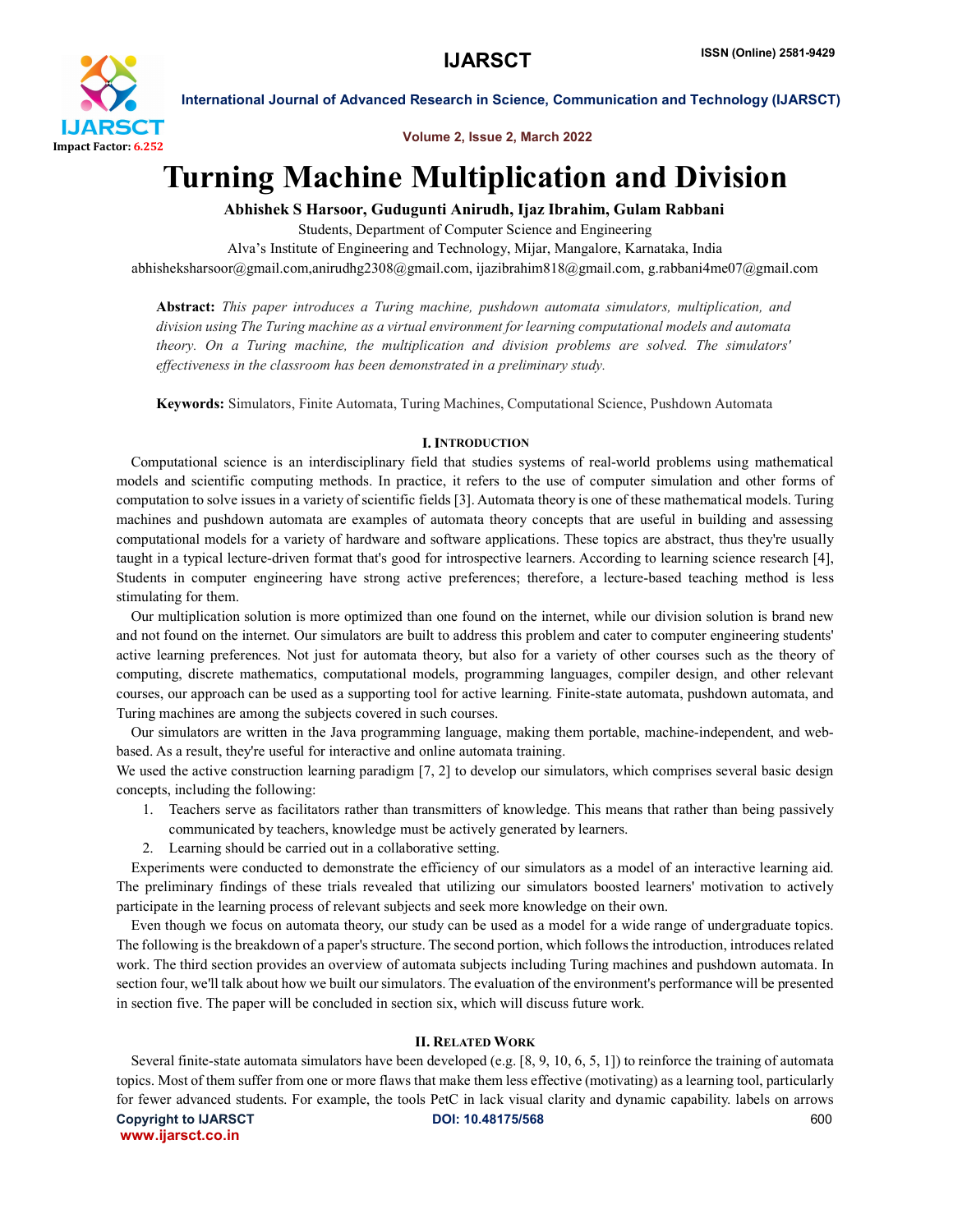

#### Volume 2, Issue 2, March 2022

cannot be distinguished When designing the automaton on PetC editor and trying to connect two states in both directions. This becomes visually terrible while the automaton is getting bigger. JFLAP [1] is a comprehensive automata tool but it requires skilled learners who already know the fundamentals of automata to form full use of its rich operations. The automata tools in [5] are powerful but do not provide a convenient mechanism for displaying and visually stimulating the finite state machines. The ASSIST automata tools in [6] are difficult to set up and use. Almost all are designed as tools for advanced learners. These tools assume that the learners have already grasped the elemental concepts. They lack a clear workflow of learning activities that can guide the new learners on how and where to start using the system. This makes it difficult for brand spanking new students to navigate through the system. They are also hooked into advanced mathematical and idiosyncratic user interactions. On the contrary, our simulators are designed with a transparent workflow of learning activities and hence it's easy to use and straightforward to find out for brand spanking new users.

### III. AUTOMATA TOPICS

#### 3.1 Finite Automata

 Finite state machines or automata (FA) are mathematical models for a variety of software and hardware devices. Automata have a wide range of software and hardware applications. It can be used to mimic anything from a simple text editor to a more complex compiler in software design. It can be used to model puzzles, tennis games, and a variety of other games in computer gaming. It can be used to mimic the function of a range of machines in hardware design, such as vending machines, elevators, video players, rice cookers, and so on.

 Automata theory, formal languages, theory of computations, computational models, discrete mathematics, programming languages, and compiler design are all topics that cover finite state machines. We'll give a quick review of finite state machines in this section.

 A finite state machine is a machine having a finite number of states and a control unit that can alter the current state of the machine to a new state in response to an external impact (input). It has limited memory capacity, making it a good fit for applications that don't need to know what happened before.

 The finite state machine is classed as deterministic (DFA) if the controller can shift from one state to another (one) state, or nondeterministic (NFA) if the controller cannot change from one state to another (one) state.

-NFA): if it can change states in response to empty (no) input in addition to NFA. Formally, a finite state machine A is defined as a 5-tuple  $A=(0, F)$ , where Q may be a finite set of states that represent the machine states, is the set of possible inputs to the machine, represents the finite state machine controller, q0 Q is that the initial (starting) state of the machine and F and Q is that the set of possible final (accepting) states of the machine. Depending on how the machine controller - NFA is configured.

- If  $\delta$ : Q x  $\Sigma \rightarrow Q$  then the machine is a Deterministic finite automata.
- If  $\delta$ : Q x  $\Sigma \rightarrow 2^{\mathbb{Q}}$  then the machine is an Non deterministic finite automata.
- If  $\delta$ : Q x ( $\Sigma$ U  $\lambda$ )  $\rightarrow$  2<sup>Q</sup> -NFA.

If the machine controller scans all of the inputs starting from the initial state and stops at one of the final states, the sequence of inputs is said to be accepted (recognized) by the finite state machine. Regular languages are a type of language that can be accepted by a finite state machine. The three finite state machine -NFA models are interchangeable. To put it another way, we may convert any sort of machine into the other. By definition, we can see DFA  $\subseteq$  NFA  $\subseteq$  NFA, but we can transform NFA to NFA and NFA to DFA

### 3.2 Pushdown Automata

 A pushdown automaton (PDA) is a finite automaton that can work with a data stack. In two aspects, pushdown automata differ from traditional finite state machines:

- 1. They can choose which transition to make by looking at the top of the stack.
- 2. They can manipulate the stack as part of a transition.

Figure 1- shows a schematic illustration of PDA.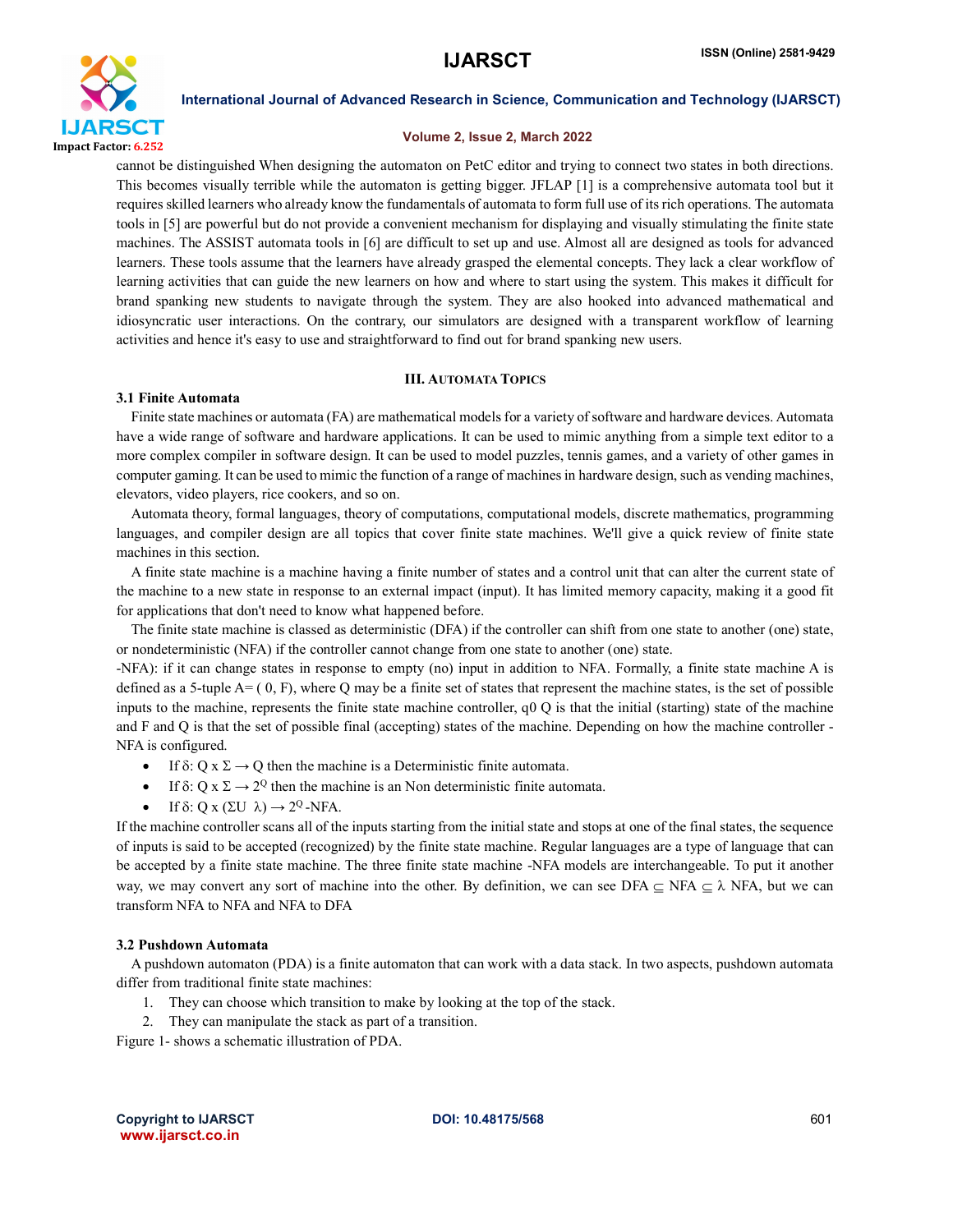

#### Volume 2, Issue 2, March 2022





 Starting with the leftmost input symbol, the control unit scans the input symbols from left to right. Each control unit movement receives a symbol from the input while also modifying the contents of the stack using standard stack operations like push and pop. The current input symbol, as well as the symbol currently on top of the stack, dictates each movement of the control unit. The move results in a new state for the control unit as well as a shift in the stack's top.

A personal digital assistant (PDA) is formally described as a 7-0 Z, F) where:

- Q is a set of states with a finite number of possibilities.
- $\Sigma$ is a finite set which is called the input alphabet
- $\sqrt{\ }$  is a finite set which is called stack alphabet
- $\bullet$   $\delta$ : Q X  $\Sigma \lambda$  X  $\lceil \lambda \rightarrow P$  (Q X  $\lceil \lambda \rangle$ ) is the transition function
- $\bullet$  q0 is the start state
- Z is the initial stack symbol
- $F \subseteq Q$  is the set of accepting (final) states

Where P(S) is power set of S, and  $\lambda$  is the empty string,  $\Sigma \lambda = \Sigma U \{\lambda\}$  and  $\lceil \lambda = \lceil \lambda U \{\lambda\} \rceil$ 

The relevant factors at any time are the triplet  $(q,w,u)$ , where q is the current state of the control unit, is the unread part of the input string, and is the current contents of the stack. The triplet  $(q, w, u)$  is called instantaneous description (ID). A moves from one ID to another will be denoted by the symbol |-; thus

 $(q1,aw,bx)$  |- (q2, yx) is possible if and only if (q2 y) (q,a,b).

Symbolized moves with an arbitrary number of step Pushdown automata are divided into two types: deterministic (DPDA) and non-deterministic (NDPA) (NPDA). DPDA and NDPA are not the same as finite automata. NPDA has a greater expressive range than DPDA.

#### 3.3 Turing Machines

 The most powerful finite state machines are Turing machines (TMs). They are capable of simulating the functions of a digital computer. Turing machine is made up of a finite number of states and a controller that can read or write symbols on infinite length tape. NFA is not the same as -NFA, DFA, and PDA, On the tape, a TM controller can travel in both directions. The machine starts with an initial state, a finite number of input symbols written on the tape (the remainder of the tape is blank), and therefore the controller is about to the first input symbol from the left. The controller makes the next step based on the current state and the current scanned symbol on the input tape. It can either replace or leave the current scanned symbol alone, change the current state, then move to the left or right, and so on. The machine will come to a standstill if no more moves are possible. In some situations, the machine may operate indefinitely without stopping. Turing machines, on the other hand, can be used to compute functions in the same manner that modern digital computers can. The function arguments are represented as sequences of 1s separated by 0s and written to the machine's tape in this example. A collection of rules suited for the machine's transition function is used to define the function. The machine then processes those data. The value of the function application on the arguments is represented by the output symbols left on the tape if it halts. While teaching these concepts in a traditional lecture-driven style, we noticed that inexperienced (novice) learners have difficulties fully understanding these basic concepts. learners became less motivated to actively participate in the class.

Copyright to IJARSCT **Contract COVID-10.48175/568 Contract COVID-10.48175/568 COVID-10.48175/568** www.ijarsct.co.in To address this problem, we created a simulator that visualizes and interacts with these concepts in a way that is more appropriate for engineering students. Learners may simply design, modify, and replicate a PDA or a Turing machine using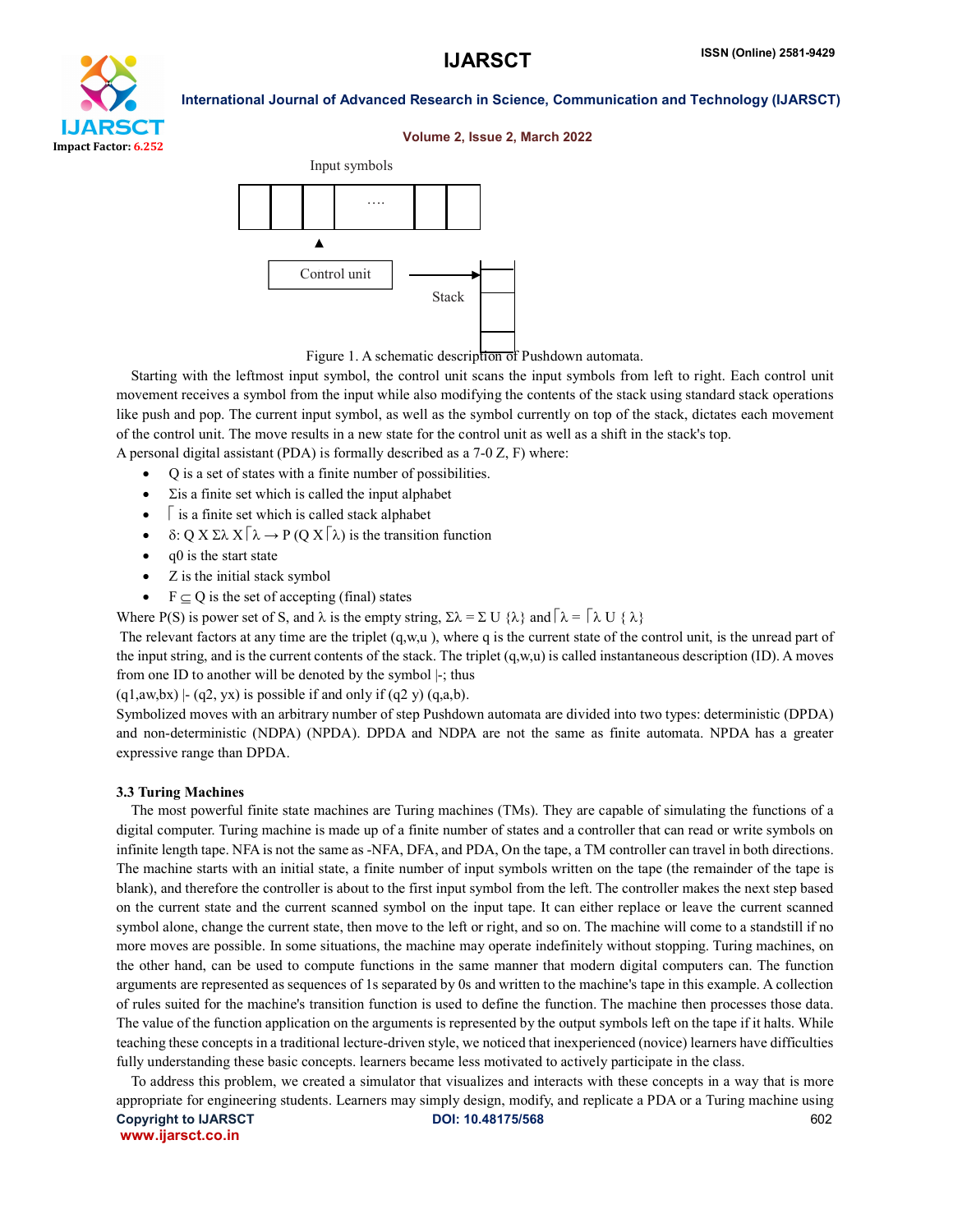

#### Volume 2, Issue 2, March 2022

the simulator's editor. Then students can interactively simulate the machine with any desired input to see examine how it responds to that input (in discrete steps or as a whole).

#### IV. SIMULATORS

#### 4.1 Pushdown Automata Simulator

 The Pushdown Automaton Simulator allows students to graphically sketch an automaton and then operate on it. During these procedures, they can watch for any changes in the automaton. They can, for example, check whether an input is accepted or rejected while observing the accompanying changes in the automata states and stack contents. They can also zoom in and out and do auto outlay to better view the automaton. When the underline automaton is enormous, these last procedures are really important. Figure 2 depicts the PDA simulator interface.



Figure 2. Pushdown automata simulator

#### 4.2 Turing Machine Simulator

 As previously stated, the normal lecture-driven approach to teaching and learning Turing machines is time-consuming and difficult for average students to understand. A Turing machine simulator component is implemented into the environment to aid the teaching-learning of basic Turing machine ideas for typical engineering students. Learners can easily construct their Turing machine and follow along as it works on any given input in a step-by-step manner. They can create machines that can act as language recognizers as well as function computers. It includes a user-friendly UI and some useful features.

#### A. Multiplication:





www.ijarsct.co.in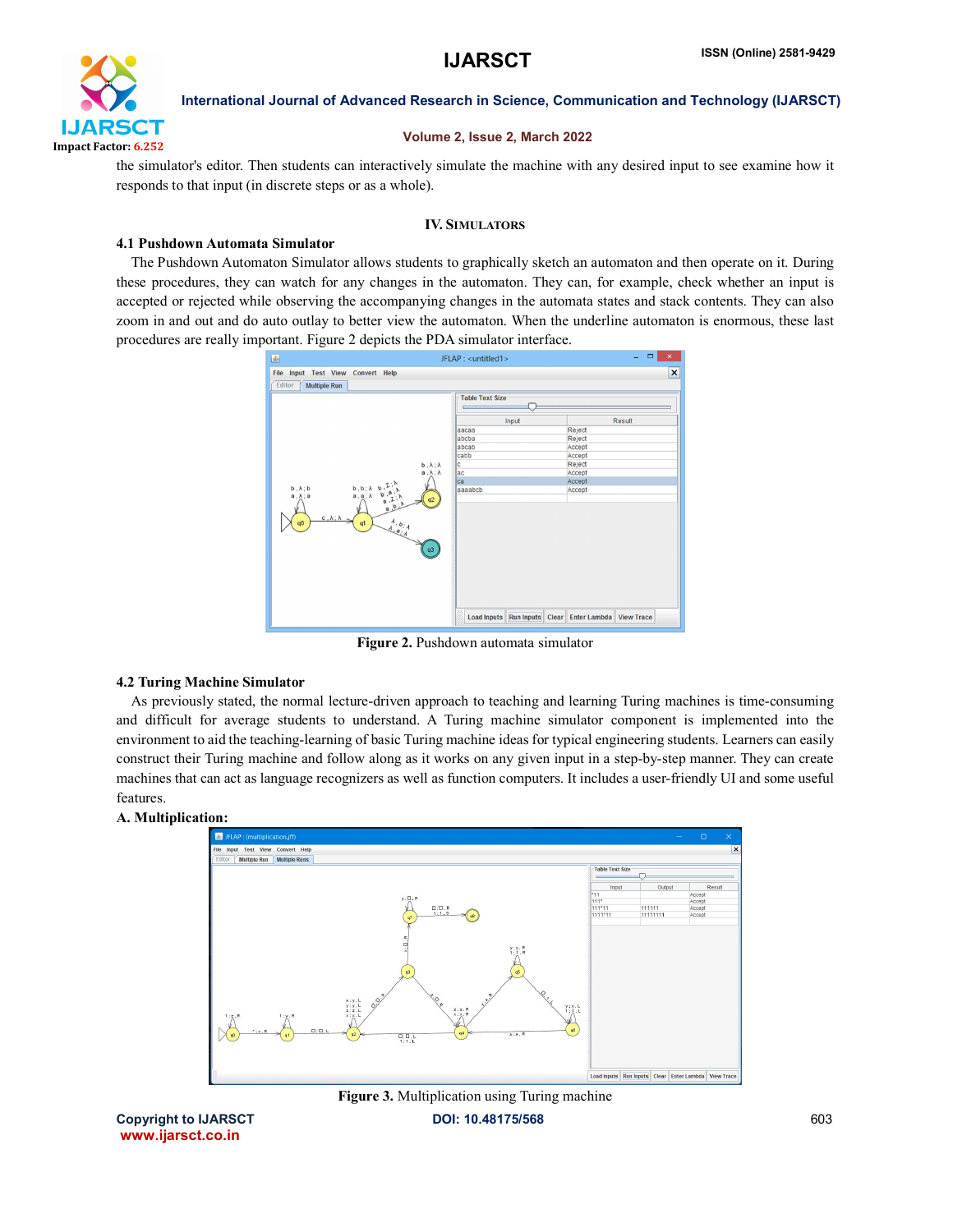

#### Volume 2, Issue 2, March 2022

#### Algorithm of Multiplication:

step 1: initial state. # Loop if '1' appears replace it with 'z' go to the right. # if '\*' appear replace it with 'x' go to the right and to step 2.

step 2: # Loop if '1' appears to replace with 'y' go to the right.  $#$  if blank appears ignore go to the left and to step 3.

step 3: # loop if 'a','y','z','x' appear ignore go to left. # if blank appears ignore go to the right and to step 4.

step 4: # if 'x' appears replace it with blank go to right and to step 8. # if 'z' appears replace it with blank go to right and to step 5.

- step 5: # Loop if 'x','z' appear ignore go to right.  $#$  if 'y' appear replace with 'a' go to the right and to step 6. # if blank,'1' appears ignore go to the left and to step 3.
- step 6: # Loop if '1','y' appear ignore go to right. # if blank appears replace with '1' go to the left and to step 7.
- step 7: # Loop if '1','y' appear ignore go to left.  $#$  if 'a' appear ignore go to the right and to step 5.

step 8: # Loop if 'y' appear to replace with blank go to right. # if blank appears ignore go to the right and to step 9. # if '1' appears ignore be in the same place and to step 9.

step 9: # accepting state.





Figure 4. Input and Output sample

Copyright to IJARSCT **Community CO**I: 10.48175/568 **604 604** www.ijarsct.co.in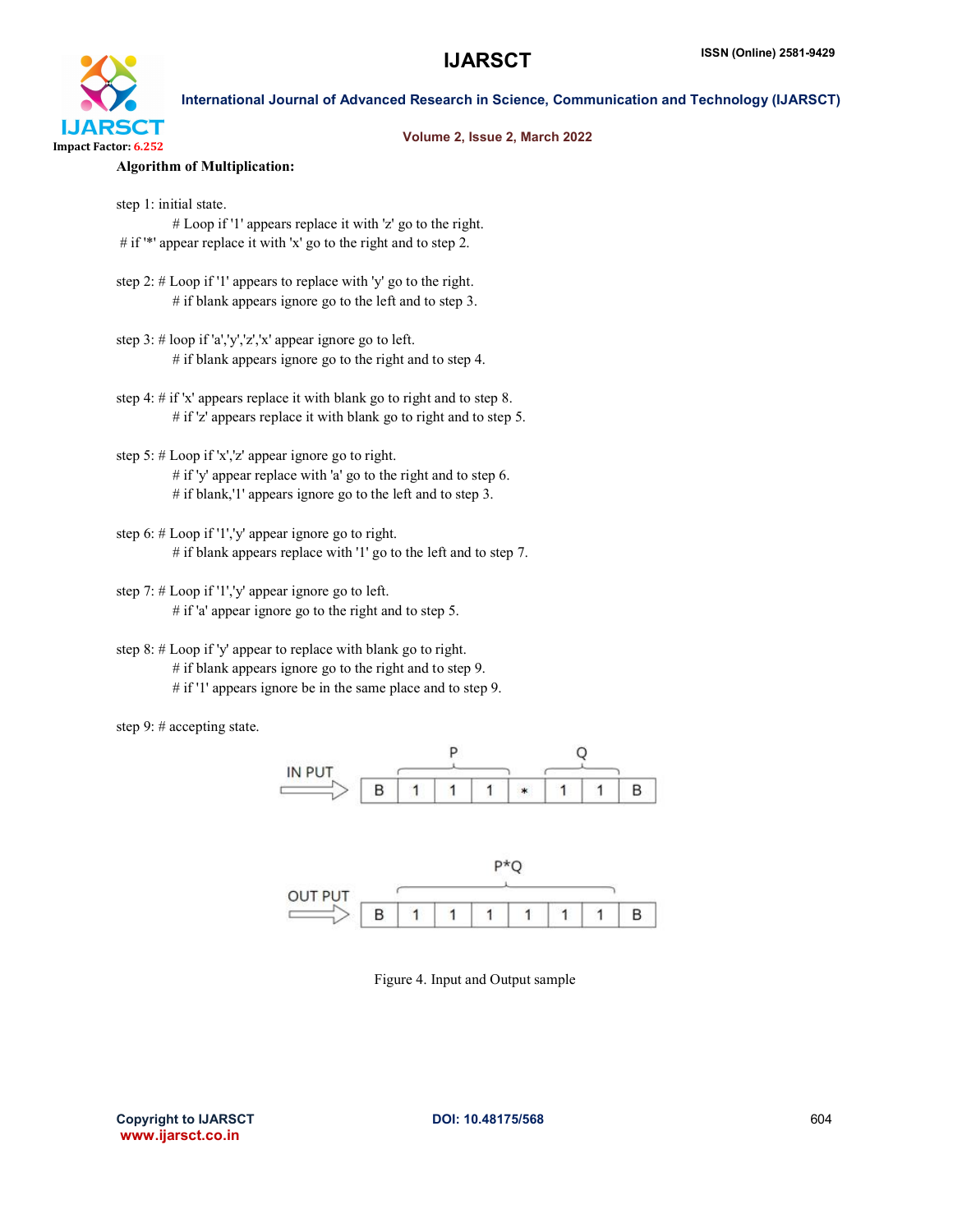

# IJARS **CIT** Impact Factor: 6.252

International Journal of Advanced Research in Science, Communication and Technology (IJARSCT)

#### Volume 2, Issue 2, March 2022

#### B. Division:



Figure 5. Division using Turing machine

#### Algorithm of Division:

step 1: initial state.

# Loop if '1' appears replace it with 'z' go to the right. # if '/' appears, replace it with 'x' go to the right and step 2.

- step 2: # Loop if '1' appears to replace with 'y' go to the right. # if blank appears ignore go to the left and to step 3.
- step 3: # loop if 'a','y','z','x' appear ignore go to left. # if blank appears ignore go to the right and to step 4.
- step 4: # if 'x' appears replace it with blank go to right and to step 8. # if 'z' appears replace it with blank go to right and to step 5.
- step 5: # loop if 'a','z','x' appear ignore go to right.  $#$  if 'y' appear replace with 'a' go to the right and to step 6.

step 6: # loop if '1' appears ignore go to the right.

- # if blank appears replace with '1' go to the left and to step 7.
- # if 'y' appear ignore go to the left and to step 3.

step 7: # loop if '1' appears ignore go to left.

- # Loop if 'a' appear to replace with 'y' go to left.
	- # if 'x' appears ignore go to the left and to step 3.

Copyright to IJARSCT **DOI: 10.48175/568 Copyright to IJARSCT** 605 www.ijarsct.co.in